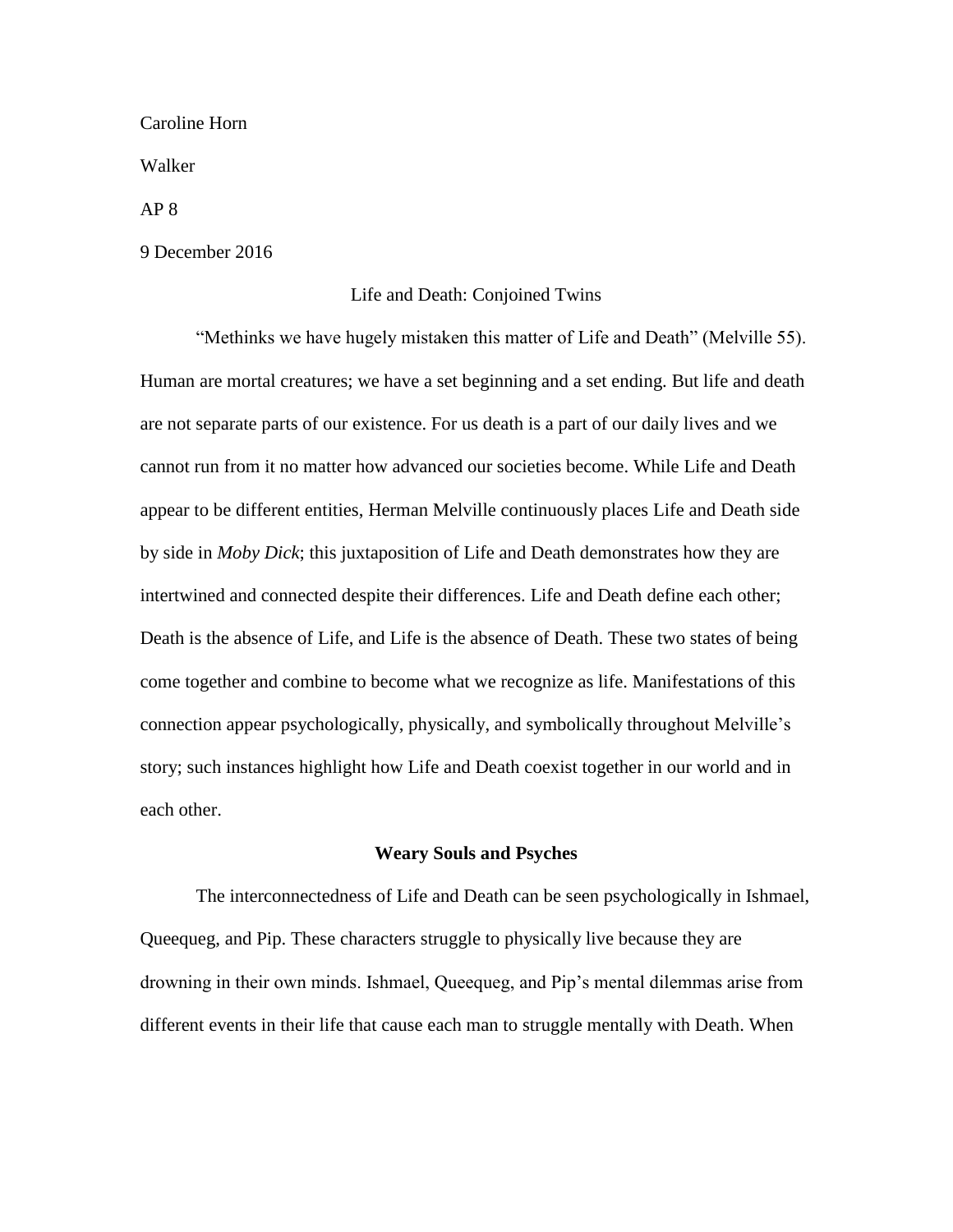Ishmael introduces himself as the narrator of *Moby Dick*, he explains his reasoning for going to sea; Ishmael states,

Whenever I find myself growing grim about the mouth; whenever it is a damp, drizzly November in my soul; whenever I find myself involuntarily pausing before coffin warehouses, and bringing up the rear of every funeral I meet; and especially whenever my hypos get such an upper hand of me, that it requires a strong moral principle to prevent me from deliberately stepping into the street, and methodically knocking people's hats off—then, I account it high time to get to sea as soon as I can. This is my substitute for pistol and ball. With a philosophical flourish Cato throws himself upon his sword; I quietly take to the ship. (Melville 1)

Ishmael's references to window shopping for coffins and attending funerals, imply that he spent time thinking about death since he engaged in such morbid activities. Ishmael also references how his melancholy, his depression, occasionally dominates his life and causes him to turn his attention toward death. This depression drives Ishmael to the sea, but also causes him to question his existence and purpose. Ishmael turns to the ocean as a lifeline from his sadness and whenever he begins to dwell on death he takes "to the ship." Life and Death exist side by side in Ishmael's mind; he questions his will to live through his sadness, yet he wills himself to sea to escape from his grim life. He battles his own desire for death by fighting to survive at sea. While at sea, Ishmael's main focus was to survive since whaling was such a dangerous occupation. Since Ishmael was preoccupied with surviving, he forgot his melancholy desire for death. Ishmael looked to the sea to escape his depression, and it was the sea that became his salvation.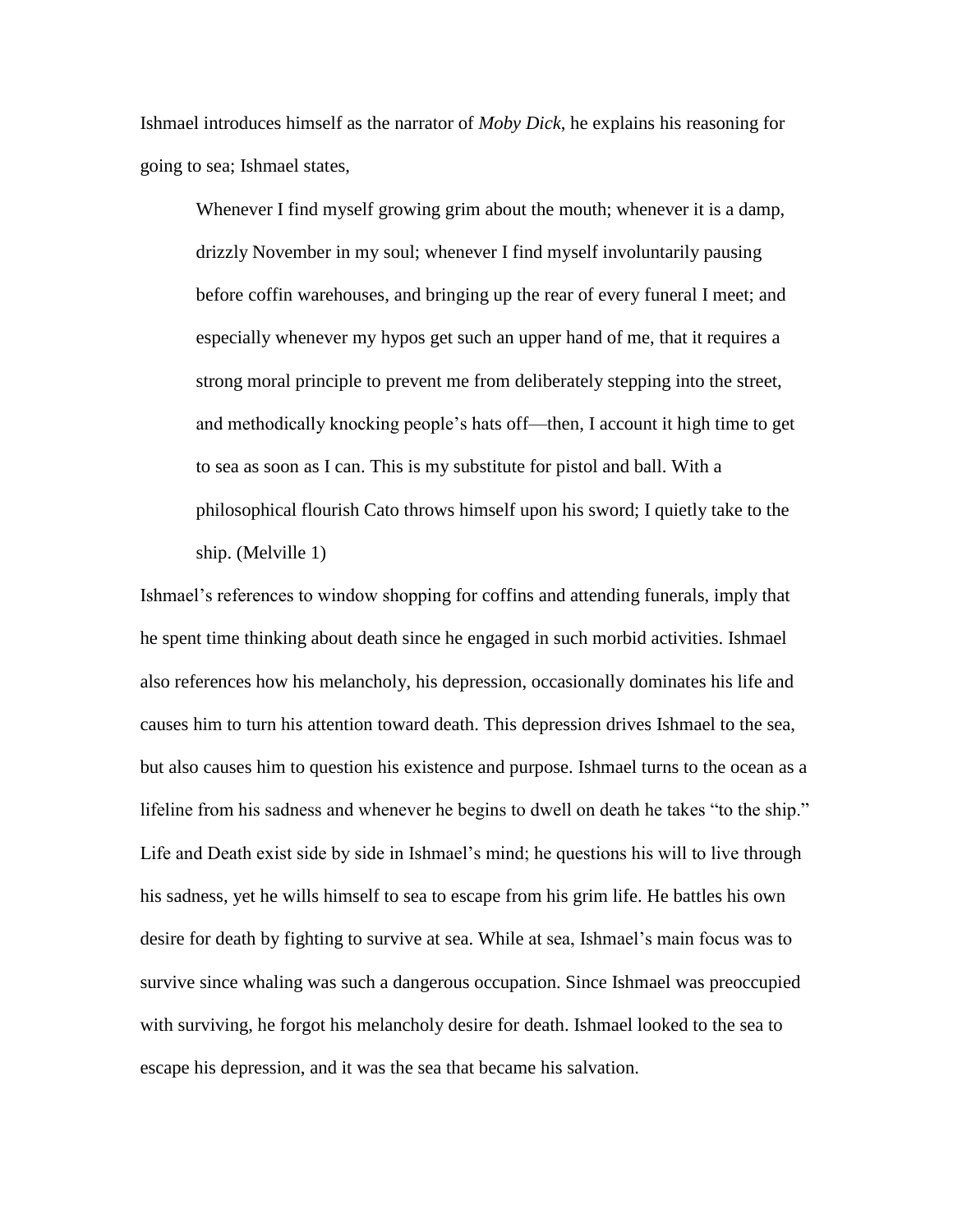Ishmael does not suffer alone as he wrestles with life and death; Queequeg struggles mentally with Life and Death as well. When he falls gravely ill, Queequeg resigns himself to death. He prepares himself mentally and physically for eminent death, and orders a coffin be made. However, Queequeg recovers and declares that "at a critical moment, he had just recalled a little duty ashore, which he was leaving undone; and therefore had changed his mind about dying: he could not die yet, he averred...if a man made up his mind to live, mere sickness could not kill him" (Melville 476). Despite Queequeg's physical state, he still managed to recover from his illness. Queequeg's body wasting away to illness, but he was psychologically wasting away as well. In this passage, Queequeg says that "he changed his mind about dying: he could not die yet," which implies Queequeg had no objections to dying previous to remembering his business on land. Queequeg mentally lost his will to live, and so his soul died before his body did. The entire crew gave Queequeg up for dead, including Queequeg. This expectation of death psychologically sent Queequeg to his grave. All of his peers expected Queequeg to die, and so Queequeg believed he would die as well. However, once he found a reason for living, Queequeg's soul revived because he had unfinished business to attend to on shore. This unfinished business gave Queequeg the mental determination live, and his body responded to his determination by beginning to heal. The quick turnaround for Queequeg's physical and mental health show how closely Life and Death are linked to each other.

Pip also embodies Life and Death in his mental state. When Pip prepares to send Queequeg to the grave he asks, "will ye do one little errand for me? Seek out one Pip, who's now been missing long: I think he's in those far Antilles. if ye find him, then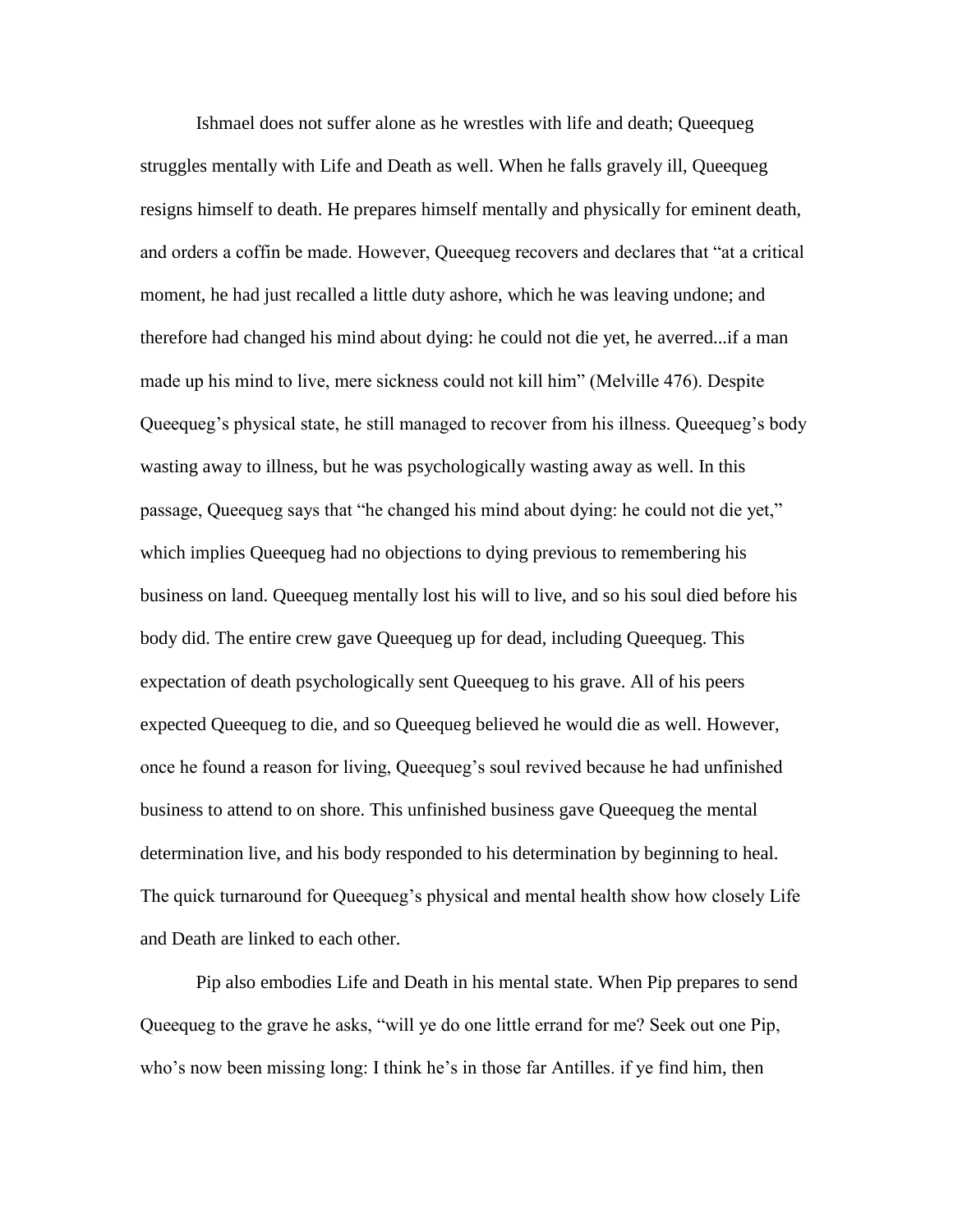comfort him; for he must be very sad...Pip died a coward" (Melville 475). The use of third person narration here implies that Pip does not see himself as being fully alive. In this passage, Pip speaks as though he were another person and that the person he speaks of has died, for he references that "Pip" is where Queequeg will be going soon: the grave. This represents how part of the Pip we knew died when he jumped out of Stubb's whaleboat. The trauma caused Pip to go crazy and lose part of himself connected with his sanity. In this way, part of Pip has died despite the fact that his body still living. Death and Life are brought together in Pip's lifeless mind and youthful body. While Pip did not physically die, part of his soul gave up on living. Pip stands on the line between Life and Death; he is alive in death and dead in life. Pip's paradox illustrate the close proximity of Life and Death.

#### **Broken Bodies**

Several characters embody the juxtaposition of life and death in *Moby Dick*, but Tashtego and Ahab physically show the intimacy between Life and Death. Both men touch Death while they are still alive, and thus contain Life and Death in their physical manifestations. Ahab embodies Life and Death in his physical appearance; he has a living leg and a dead, bone leg. While commissioning a new ivory limb, Ahab remarks to the carpenter, "When I come to mount this leg thou makest, I shall nevertheless feel another leg in the identical place with it; that is, carpenter, my old lost leg, the flesh and blood one, I mean" (Melville 467). Ahab's bone leg reveals how Life and Death are interconnected. Ahab's replacement leg is made of dead whale bone, so it represents Death; yet Ahab also has a leg that is still living flesh, this represent Life. Physically, Ahab has one dead leg and one live leg, side by side working together to carry Ahab to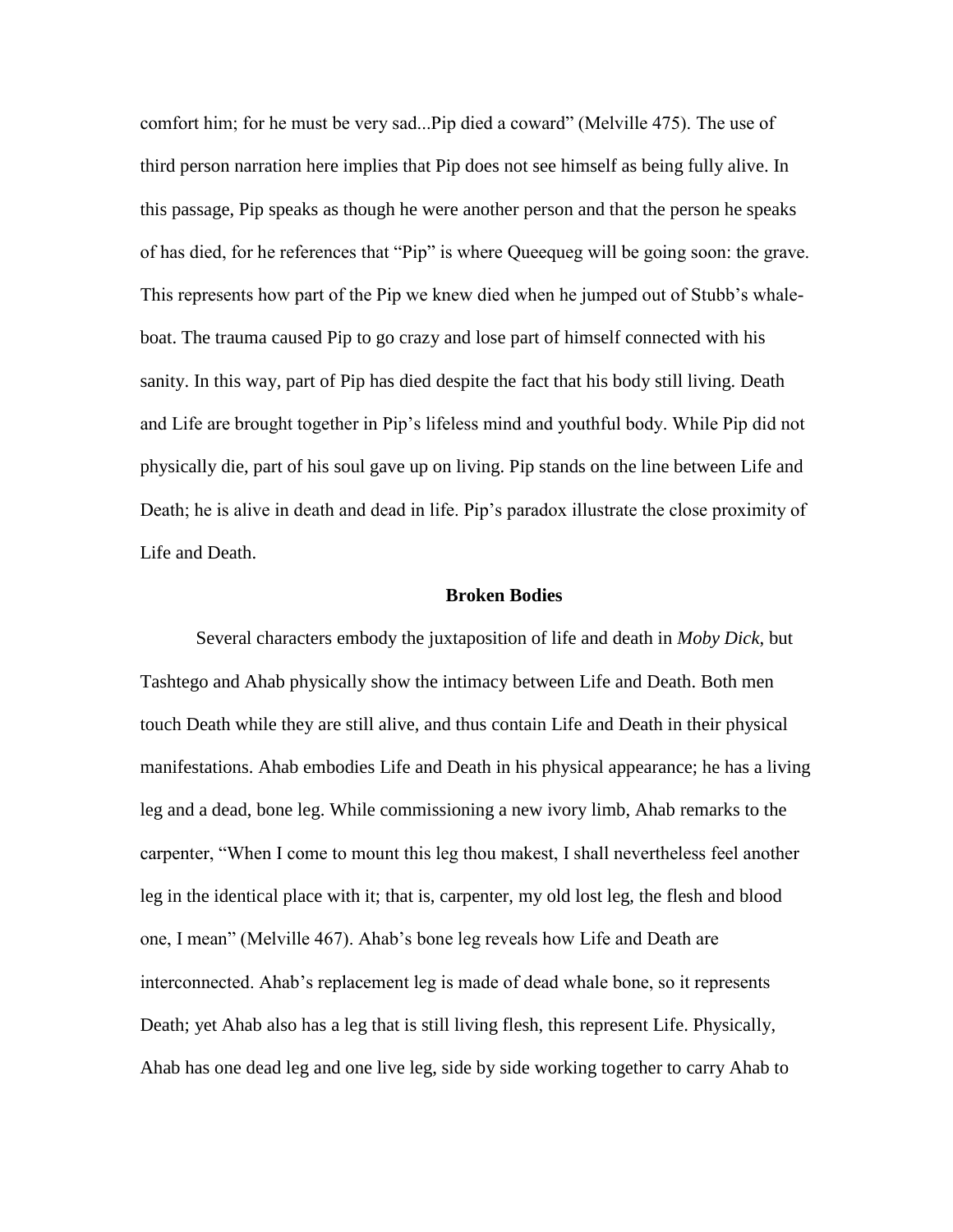his fate. But, we also see where Life and Death overlap in Ahab's phantom limb. Though this limb is a ghost and no longer alive, Ahab tells the carpenter he can feel his leg as if it had never been removed. This leg feels alive and yet occupies the same space as Ahab's dead limb. This shows how although Life and Death can coexist while remaining distinct states of being. Thus the juxtaposition of Life and Death manifest physically in Ahab.

This coexistence between Life and Death also manifests in Tashtego's fall into the Sperm whale's head. While attempting to retrieve the sperm oil, Tashtego accidentally falls into the Tun and the whale head breaks away from the *Pequod*. Ishmael chronicles the tragedy: "Looking over the side, they saw the before lifeless head throbbing and heaving just below the surface of the sea, as if that moment seized with some momentous idea; whereas it was only the poor Indian unconsciously revealing by those struggles the perilous depth to which he had sunk... poor, buried-alive Tashtego was sinking utterly down to the bottom of the sea!" (Melville 346-347). Tashtego was "buried-alive" in the slowly sinking whale head. Physically Tashtego was alive, but to those on the *Pequod* he was as good as dead because they saw no way to rescue him; and Tashtego would have died if not for Queequeg. Queequeg, full of foolish bravery, dove in after Tashtego and cut him out of the whale head as a midwife delivers a newborn child (Melville 348). Life and Death are physically manifested in Tashtego because he was a living creature being dragged to his death by a dead whale. He was Life inside the Dead whale, and the whale would have been the death of him. Tashtego touched physical Death when he fell into the whale head, but instead was reborn and given back his life by Queequeg who birthed Tashtego from certain Death into Life. Tashtego's tragedy serves as an example of how Life and Death can exist together and overlap.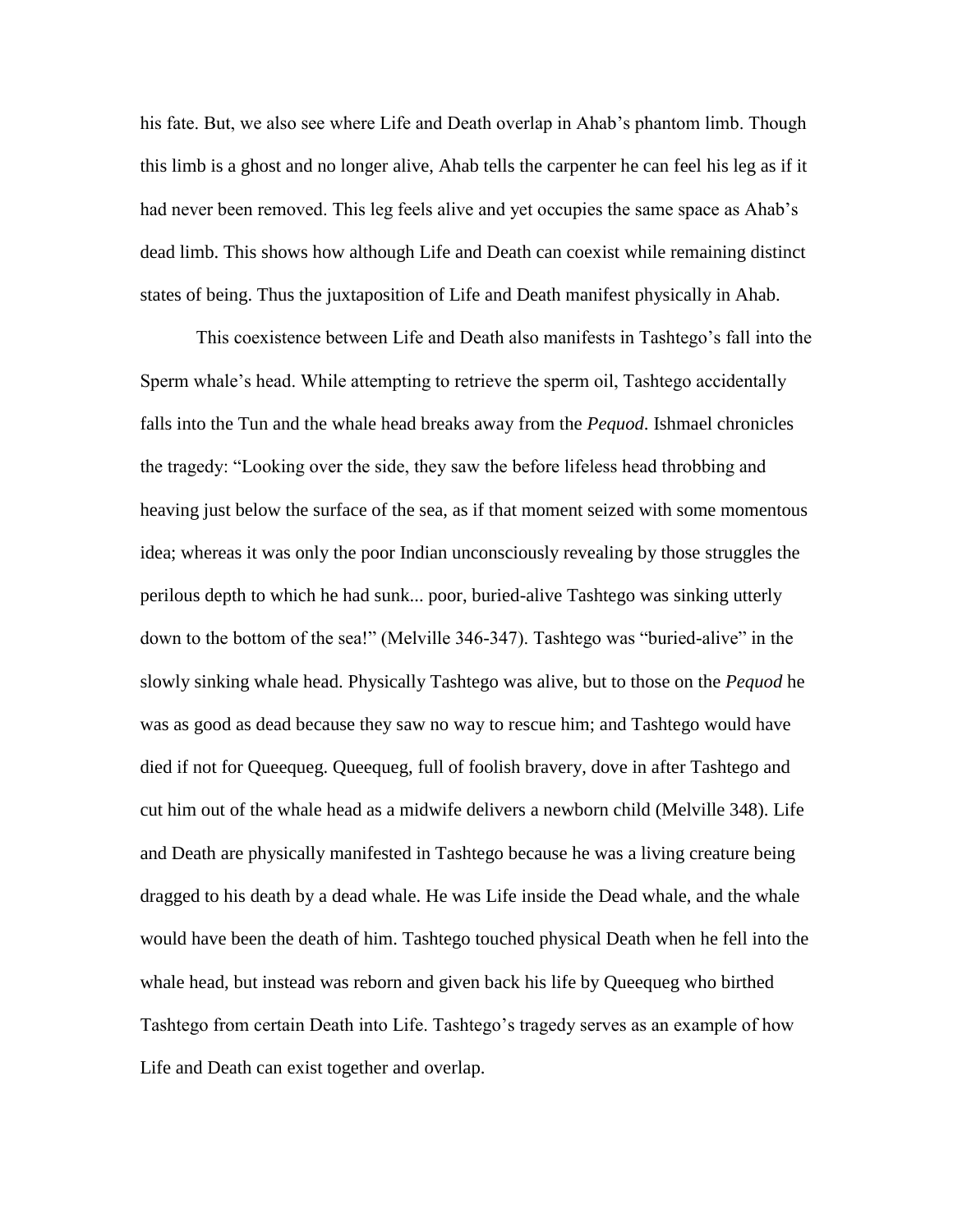#### **Yin and Yang**

The communion between Life and Death are seen symbolically throughout *Moby Dick*. The intimacy of Life and Death can be seen in the Whale God of King Tranquo, the coffin life-buoy, and Ahab's harpoon. When describing the measurements of whales, Ishmael recalls visiting King Tranquo's whale skeleton. While attempting to measure the Whale God, Ishmael commented on the juxtaposition between the green jungle and the white skeleton. Ishmael notes that "yet, as the ever-worn verdant warp and woof intermixed and hummed around [the skeleton], the mighty idler seemed the cunning weaver; himself all woven over with vines; every month assuming greener, fresher verdure; but himself a skeleton. Life folded Death; Death trellised Life; the grim god wived with youthful life, and begat him curly-headed glories" (Melville 448). The whale skeleton is a symbol of Death and the green vines symbolize Life. In this image, Life and Death are intertwined and inhabit the same place. The skeleton and vines show how Life and Death coincide and become inseparable. There is death in life and life in death; death will come to the living vines and there was life in the skeleton. Both symbols touch on mortality and show how Life and Death are juxtaposed.

In the same way, the coffin life-buoy demonstrate how Life and Death can function together. The coffin was built for Queequeg to be buried in when he died, however Queequeg never used the coffin. Later, the coffin was transformed into a lifebuoy. What once served as a final resting place became a life-line. When the *Pequod* sinks, Ishmael alone survives "buoyed up by that coffin, for almost one whole day and night, [he] floated on a soft and dirge-like main" (561). The coffin, a symbol of Death, became a life-buoy. Ishmael, the man who took to the sea to escape death, was saved by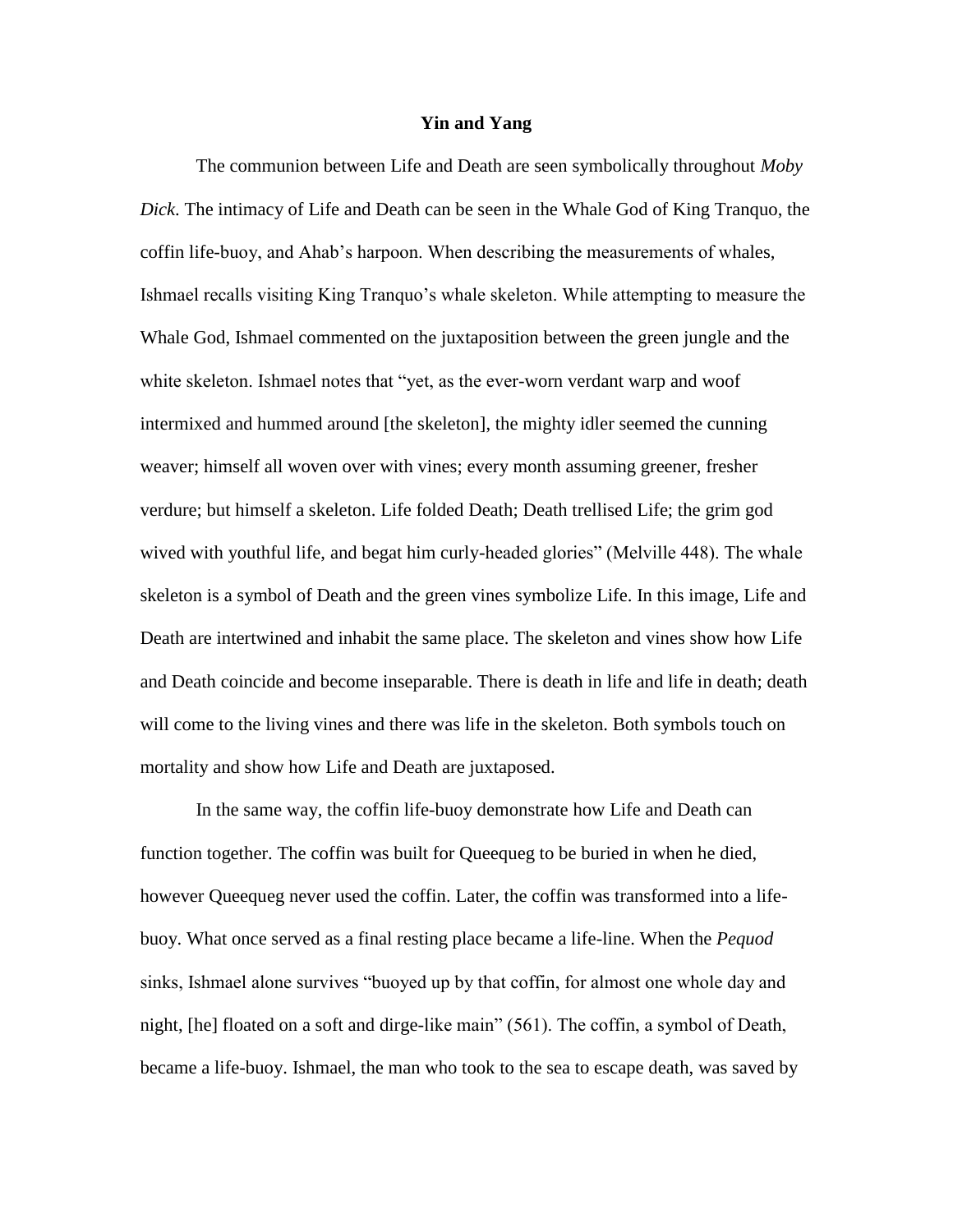death; for if Queequeg had not fallen ill, the log and line life-buoy would not have been replaced. In the life-buoy, the two spectrums of life occupy the same space and become one entity. Death cannot be taken away from the life-buoy, because it was originally made to be a coffin; neither can Life be removed because the coffin has been transformed into a life-saver. Here Life and Death are combined and coexist in the same physical space. The life-buoy shows how Life and Death can be one in the same, for what was made entomb the dead saved Ishmael's life.

Akin to Ishmael's coffin life-buoy, Ahab's harpoon was wrought from both Death and Life. Ahab forged his harpoon in order to kill Moby Dick, but when blacksmith attempts to temper the steel with water Ahab exclaimed, '"No, no—no water for that; I want it of the true death-temper. Ahoy, there! Tashtego, Queequeg, Daggoo! What say ye, pagans! Will ye give me as much blood as will cover this barb?" holding it high up. A cluster of dark nods replied, Yes. Three punctures were made in the heathen flesh, and the White Whale's barbs were then tempered' (483). The harpoon was made for Death, but christened with the Life-blood of the other harpooners. The harpoon, made of dead steel, symbolized Death for Moby Dick; the blood used to temper the barb represents Life. The harpoon demonstrates how Life and Death can intermingle in a single object. Just as Death and Life could not be separated from the life-buoy, they cannot be separated from Ahab's harpoon. The harpoon was made for Death, made to gorge itself on whale blood. However, the only blood it tasted was the human blood of Tashtego, Daggoo, and Queequeg as Fedallah died before darting the fierce harpoon. The harpoon, made in blood and Death, never killed its target; Moby Dick lived while Ahab died. This